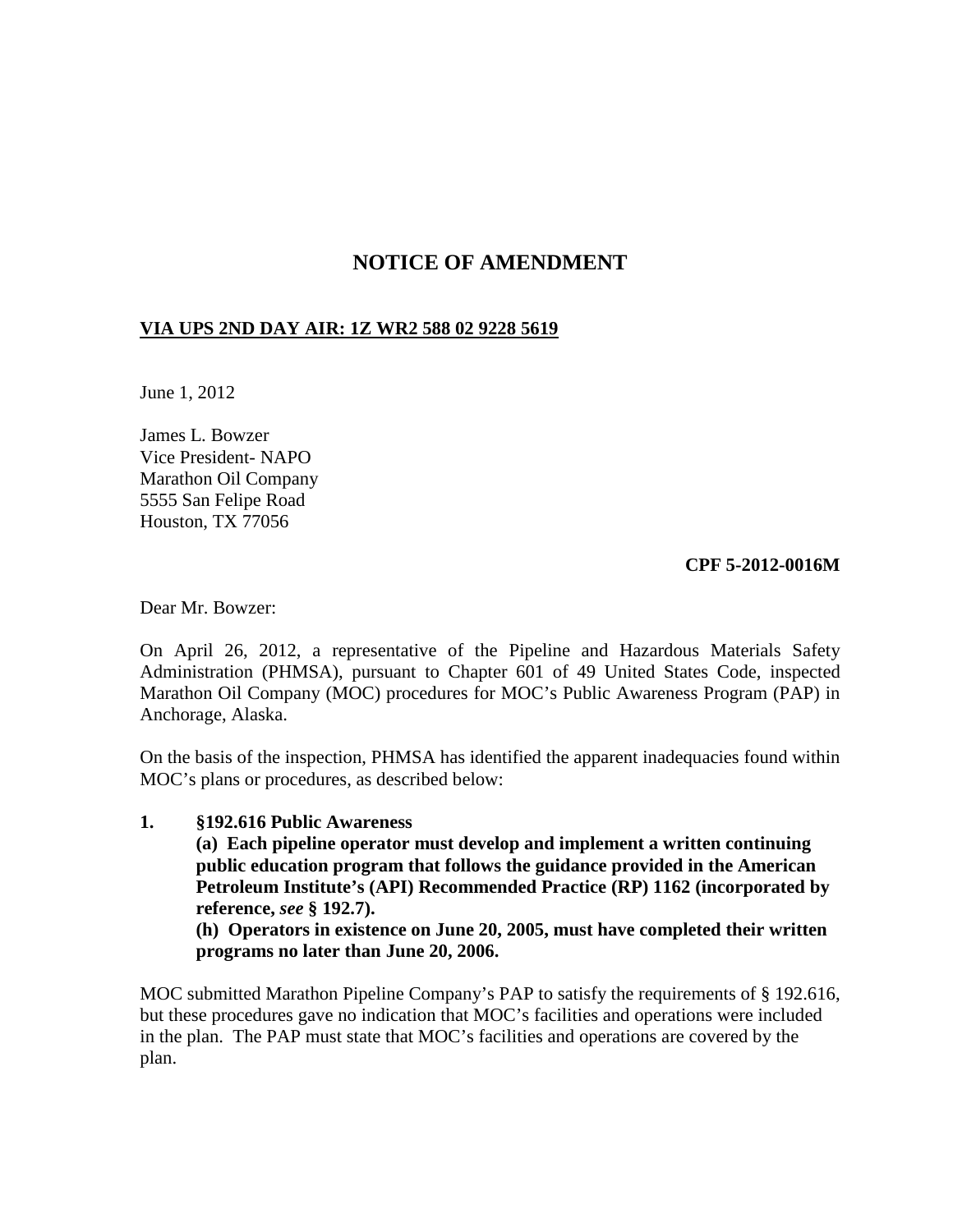## **2. §192.616 Public Awareness**

**(a) Each pipeline operator must develop and implement a written continuing public education program that follows the guidance provided in the American Petroleum Institute's (API) Recommended Practice (RP) 1162 (incorporated by reference,** *see* **§ 192.7).**

**(b) The operator's program must follow the general program recommendations of API RP 1162 and assess the unique attributes and characteristics of the operator's pipeline and facilities.**

The PAP does not list or assess the following unique attributes and characteristics of MOC's facilities:

- 1) The PAP does not list MOC's assets;
- 2) The PAP does not identify areas where non-odorized gas is transported;
- 3) The PAP does not list the location of compressor stations; and
- 4) The PAP does not list the locations of storage fields.

MOC's PAP must assess the unique attributes of their pipeline system, and must inform the affected stakeholder audience of areas where MOC's gas is not odorized.

### Response to this Notice

This Notice is provided pursuant to 49 U.S.C. § 60108(a) and 49 C.F.R. § 190.237. Enclosed as part of this Notice is a document entitled *Response Options for Pipeline Operators in Compliance Proceedings*. Please refer to this document and note the response options. Be advised that all material you submit in response to this enforcement action is subject to being made publicly available. If you believe that any portion of your responsive material qualifies for confidential treatment under 5 U.S.C. 552(b), along with the complete original document you must provide a second copy of the document with the portions you believe qualify for confidential treatment redacted and an explanation of why you believe the redacted information qualifies for confidential treatment under 5 U.S.C. 552(b). If you do not respond within 30 days of receipt of this Notice, this constitutes a waiver of your right to contest the allegations in this Notice and authorizes the Associate Administrator for Pipeline Safety to find facts as alleged in this Notice without further notice to you and to issue a Final Order.

If, after opportunity for a hearing, your plans or procedures are found inadequate as alleged in this Notice, you may be ordered to amend your plans or procedures to correct the inadequacies (49 C.F.R. § 190.237). If you are not contesting this Notice, we propose that you submit your amended procedures to my office within 90 days of receipt of this Notice. This period may be extended by written request for good cause. Once the inadequacies identified herein have been addressed in your amended procedures, this enforcement action will be closed.

It is requested (not mandated) that Marathon Oil Company maintain documentation of the safety improvement costs associated with fulfilling this Notice of Amendment (preparation/revision of plans, procedures) and submit the total to Dennis Hinnah, Deputy